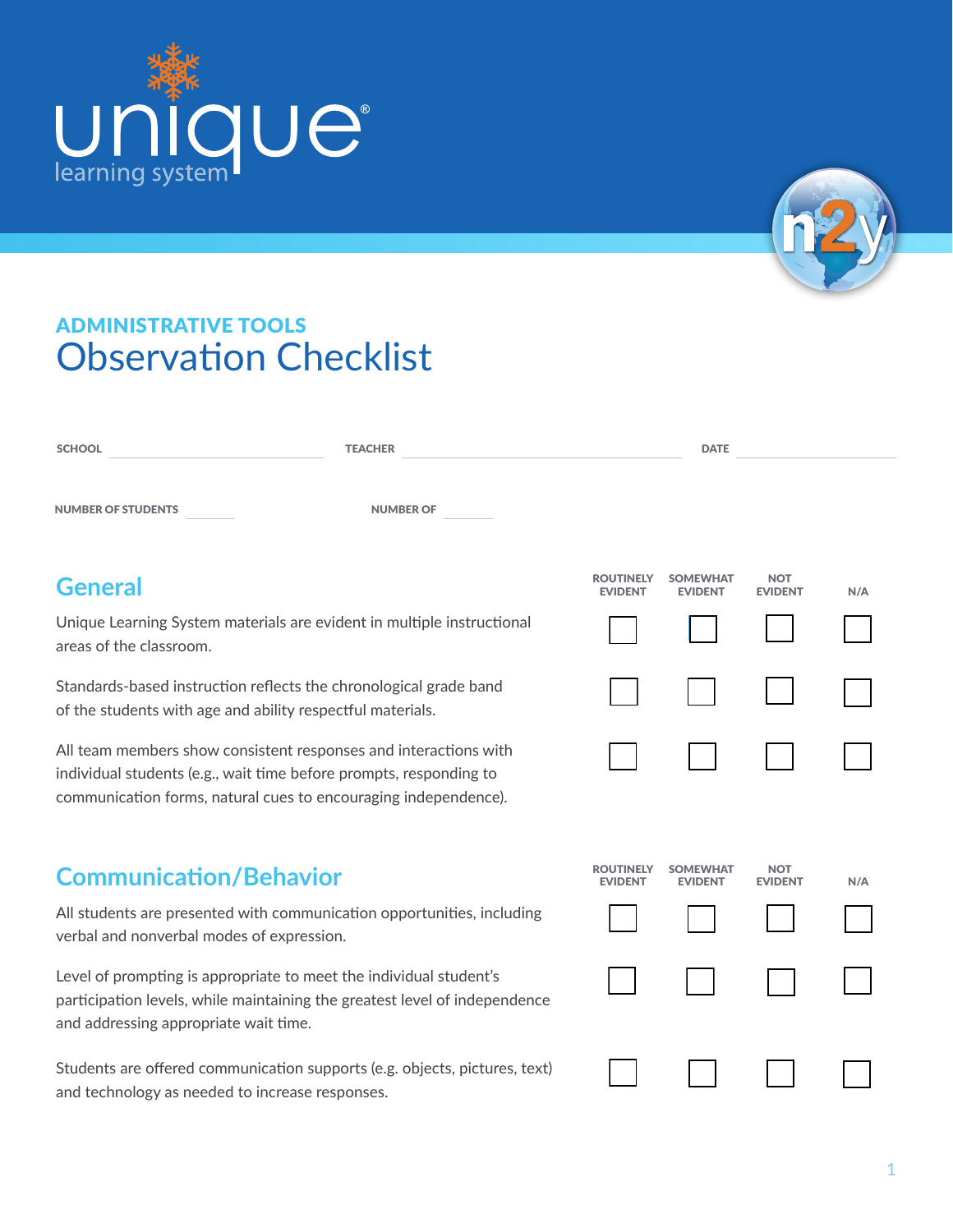#### **OBSERVATION CHECKLIST**

## **Literacy/Reading**

There is evidence of shared reading experiences, including visual supports or voice output options to build on student participation.

There is evidence of differentiated reading instruction to build on word recognition and "learning-to-read" skills (e.g. word wall, phonics activities).

Age-respectful / leveled reading materials are available and accessible to all students.

Comprehension activities are scaffolded using a variety of formats appropriate to the different levels of students (e.g. symbol support, text).

#### **Writing Activities**

There is evidence of varied writing activities for all levels of learners including errorless writing, response to literature, book reports, topic paragraphs and journaling activities.

### **Math Activities**

There is evidence of math instruction for all level of learners ranging from errorless engagement to full independence.

Reflects application to real life skills (e.g., scenarios, money, measurement and time).

### **Social Studies/Science Activities**

Lessons align with the current topic for the month and presented in age/grade appropriate materials.

### **Profiles/Assessments**

Student profiles and assessments are completed and up to date.

Evidence of data from assessments is being utilized to drive instructional strategies.

| <b>ROUTINELY</b><br><b>EVIDENT</b> | <b>SOMEWHAT</b><br><b>EVIDENT</b>    | <b>TON</b><br><b>EVIDENT</b> | N/A |
|------------------------------------|--------------------------------------|------------------------------|-----|
|                                    |                                      |                              |     |
|                                    |                                      |                              |     |
|                                    |                                      |                              |     |
|                                    |                                      |                              |     |
| <b>ROUTINELY</b><br><b>EVIDENT</b> | <b>SOMEWHAT</b><br><b>EVIDENT</b>    | <b>TON</b><br><b>EVIDENT</b> | N/A |
|                                    |                                      |                              |     |
| <b>ROUTINELY</b><br><b>EVIDENT</b> | <b>SOMEWHAT</b><br><b>EVIDENT</b>    | NOT<br><b>EVIDENT</b>        | N/A |
|                                    |                                      |                              |     |
| <b>EVIDENT</b>                     | ROUTINELY SOMEWHAT<br><b>EVIDENT</b> | <b>NOT</b><br><b>EVIDENT</b> | N/A |
| <b>EVIDENT</b>                     | ROUTINELY SOMEWHAT<br><b>EVIDENT</b> | <b>NOT</b><br><b>EVIDENT</b> | N/A |